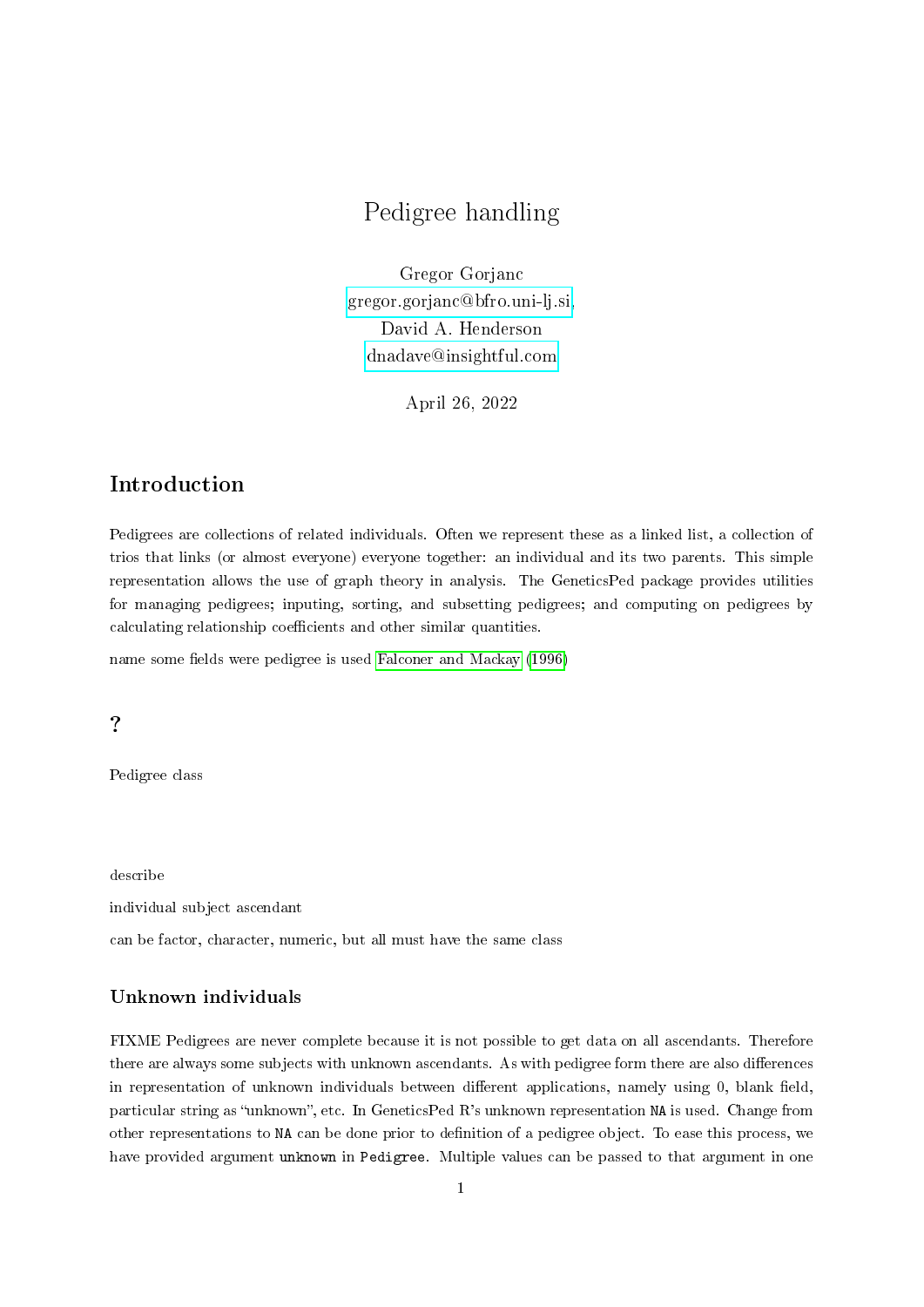call i.e. uknown=c(0, "", "unknown"). Internally, change is done via uknownToNA generic function. In case one wants to use some other representation for example for special application in R or exporting to outer application, NAToUknown function is provided.

How will we handle if one wants anything else than 0 in R - should we allow for this or just convert each time to NA in our functions?

 $> 1+1$ 

 $\lceil 1 \rceil$  2

## 1 Check consistency of data in pedigree

check

check.Pedigree checkId

check performs a series of checks on pedigree object to ensure consistency of data.

 $check(x, ...)$  checkId $(x)$ 

- x pedigree, object to be checked
	- . . .] arguments to other methods, none for now

checkId performs various checks on subjects and their ascendants. These checks are:

- idClass: all ids must have the same class
- subjectIsNA: subject can not be NA
- subjectNotUnique: subject must be unique
- subjectEqualAscendant: subject can not be equal (in identification) to its ascendant
- ascendantEqualAscendant: ascendant can not be equal to another ascendant
- ascendantInAscendant: ascendant can not appear again as asescendant of other sex i.e. father can not be a mother to someone else
- unusedLevels: in case factors are used for id presentation, there might be unused levels for some ids - some functions rely on number of levels and a check is provided for this

checkAttributes is intended primarly for internal use and performs a series of checks on attribute values needed in various functions. It causes stop with error messages for all given attribute checks.

List of more or less self-explanatory errors and "pointers" to these errors for ease of further work i.e. removing errors.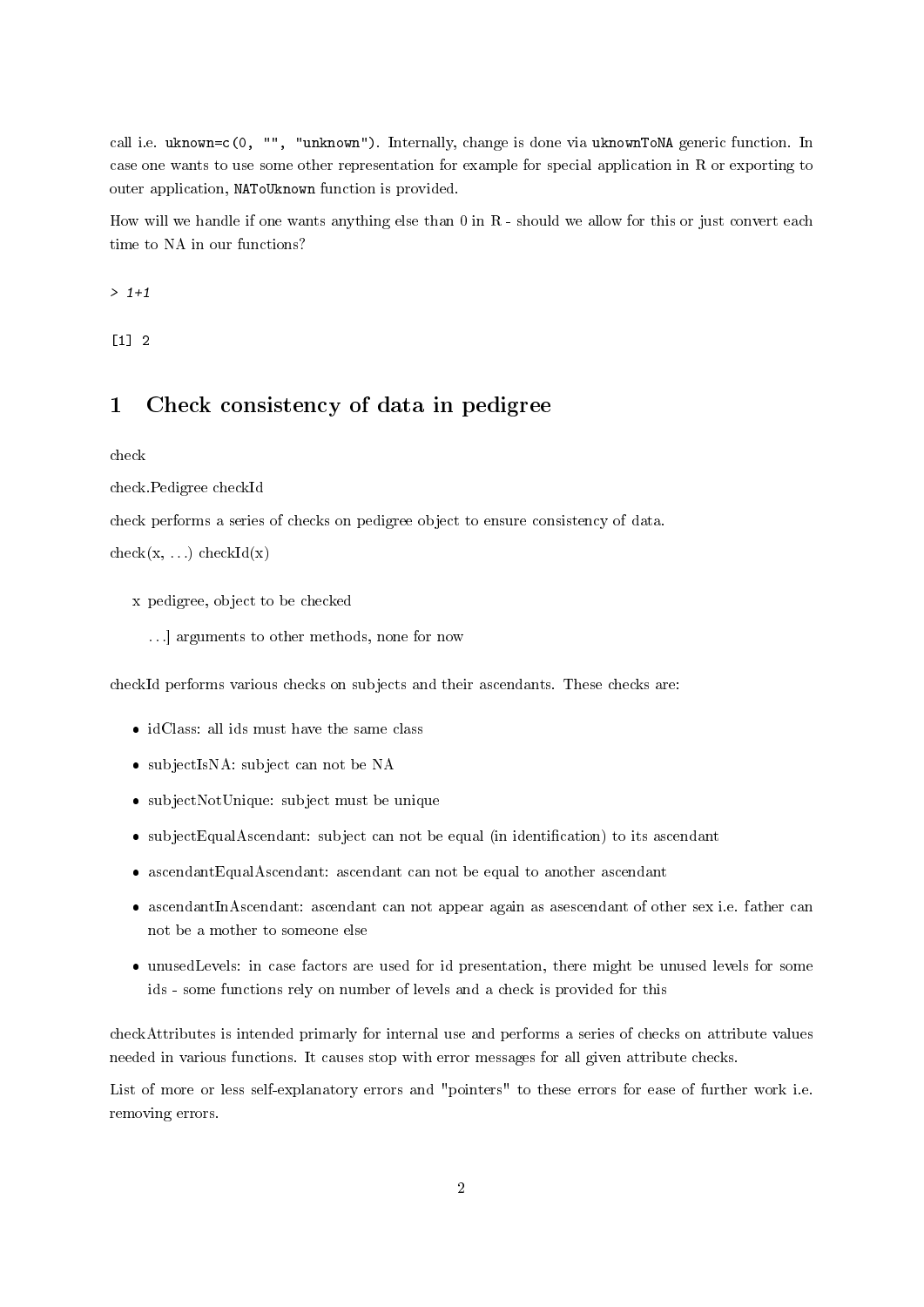## EXAMPLES BELLOW ARE ONLY FOR TESTING PURPOSES AND ARE NOT INTENDED ## FOR USERS, BUT IT CAN NOT DO ANY HARM. ## --- checkAttributes -- tmp <- generatePedigree(5) attr(tmp, "sorted") <- FALSE attr(tmp, "coded") <- FALSE GeneticsPed:::checkAttributes(tmp) try(GeneticsPed:::checkAttributes(tmp, sorted=TRUE, coded=TRUE)) ## --- idClass -- tmp <- generatePedigree(5) tmp\$id <- factor(tmp\$id) class(tmp\$id) class(tmp\$father) try(GeneticsPed:::idClass(tmp)) ## --- subjectIsNA -- tmp <- generatePedigree(2)  $tmp[1, 1] < -NA$ GeneticsPed:::subjectIsNA(tmp) ## --- subjectNotUnique -- tmp <- generatePedigree(2)  $tmp[2, 1] < -1$ GeneticsPed:::subjectNotUnique(tmp) ## --- subjectEqualAscendant -- tmp <- generatePedigree(2) tmp[3, 2] <- tmp[3, 1] GeneticsPed:::subjectEqualAscendant(tmp) ## --- ascendantEqualAscendant -- tmp <- generatePedigree(2)  $tmp[3, 2] < -tmp[3, 3]$ GeneticsPed:::ascendantEqualAscendant(tmp) ## --- ascendantInAscendant -- tmp <- generatePedigree(2) tmp[3, 2] <- tmp[5, 3] GeneticsPed:::ascendantInAscendant(tmp) ## Example with multiple parents tmp <- data.frame(id=c("A", "B", "C", "D"), father1=c("E", NA, "F", "H"), father2=c("F", "E", "E", "I"),